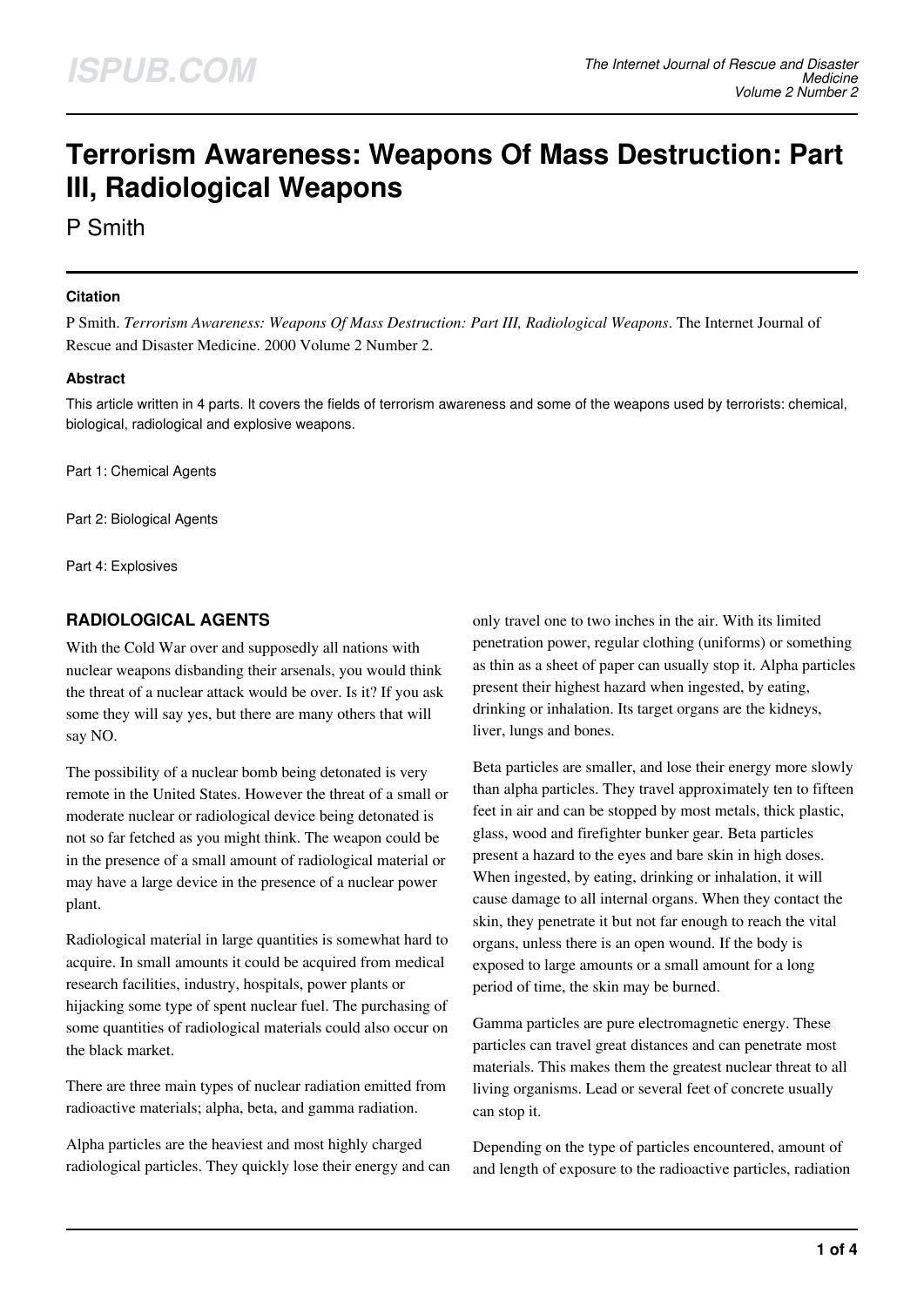sickness can occur. Signs and symptoms of acute (short term / single dose) radiation sickness include but are not limited to; skin irritation, nausea and vomiting, high fever, different types of dermal burns and possible hair loss.

Roentgen (rem) is the unit of exposure to radiation. Mild radiation sickness will occur at an exposure rate of 200 rem. The lethal dose is around 450 to 500 rem.

## **OSHA CFR 10-835 OCCUPATIONAL RADIATION PROTECTION, FINAL RULE**

- The Maximum recommended annual routine dose of radiation to a worker is 5000 Millirem (mrem) or 5 rem.
- The Maximum recommended dose for the emergency protection of property is 10,000 mrem or 10 rem.
- The Maximum recommended dose for the emergency rescue of a patient or to ensure public health is 25,000 mrem or 25 rem.

# **EXAMPLES OF EXPOSURE RATES:**

- A Chest X-ray produces approximately 10 to 30 rem.
- A Flight from LA to Paris produces approximately or 4 to 5 rem.
- Smoking 1 1/2 packs of cigarettes per day produce approximately 8 rem.
- Mild Radiation Sickness will begin at approximately 200 rem.
- A Lethal dose of radiation is approximately 450 to 500 rem.

The age-old guidelines for radiation protection are still Time, Distance and Shielding. This is the best immediate method for protection of the responders and casualties.

- Time relates to the length of exposure, which directly relates to the dose received
- Distance relates to the distance you are from the source. The further away the less dose you may receive.
- Shielding relates to either the Personal Protective Equipment (PPE) or objects between you and the

source.

Of course you must still take into account the type of particles being released. Is it Alpha, Beta or Gamma particles? Each poses its own type of hazards.

Radiation cannot be detected by our senses; we must rely on detection equipment. This equipment can give you the amount of absorption per unit of time or the total exposure dose.

The decontamination process is similar to that of any other. Wet the patient down, remove the clothing, flush the skin with Water, Soap and Water or 10:1 Water and Bleach, cover the patient, and with radioactive materials, YOU MUST CONTAIN THE RUN-OFF. Remember the patient's clothing and all personal articles are considered potentially contaminated evidence.

## **RESOURCES**

- United States Department of Justice
- Center for Domestic Preparedness
- Office of Justice Programs Manuals
- United States Department of Transportation (DOT)
- United States Environmental Protection Agency (EPA)
- State of Alabama
- Emergency Management Agency
- Anti-Terrorism
- Personal Security Planning Guide
- (Alabama Dept of Public Safety)
- (Alabama National Guard)
- (Georgia Emergency Management)
- (The Federal Bureau of Investigations)
- (The Federal Emergency Management Agency)
- Alabama Department of Environmental Management (ADEM)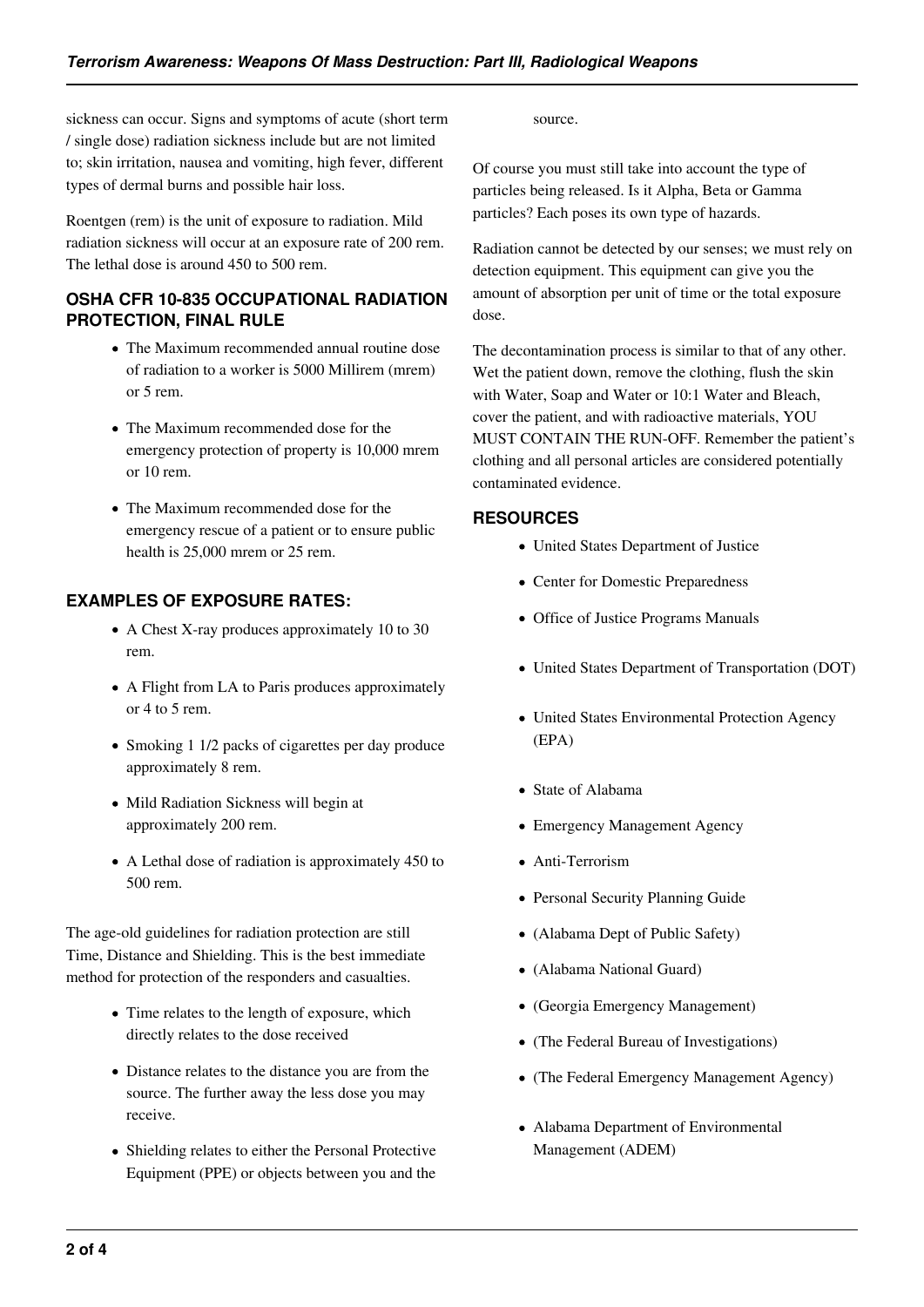- The National Fire Academy
- Emergency Response to Terrorism
- The Mobile Alabama Fire-Rescue Department
- Chemical, Biological and Radiological
- Incident Response Guide
- The History Channel Special Reports and Documentaries
- Journal of American Medical Association August 1997
- Southern Poverty Law Center (SPLC)
- Militia Task Force

#### **APPENDIX**

### **Figure 1**

Mobile Fire-Rescue Department: Chemical, Biological, And Radiological Incident Response Guide.